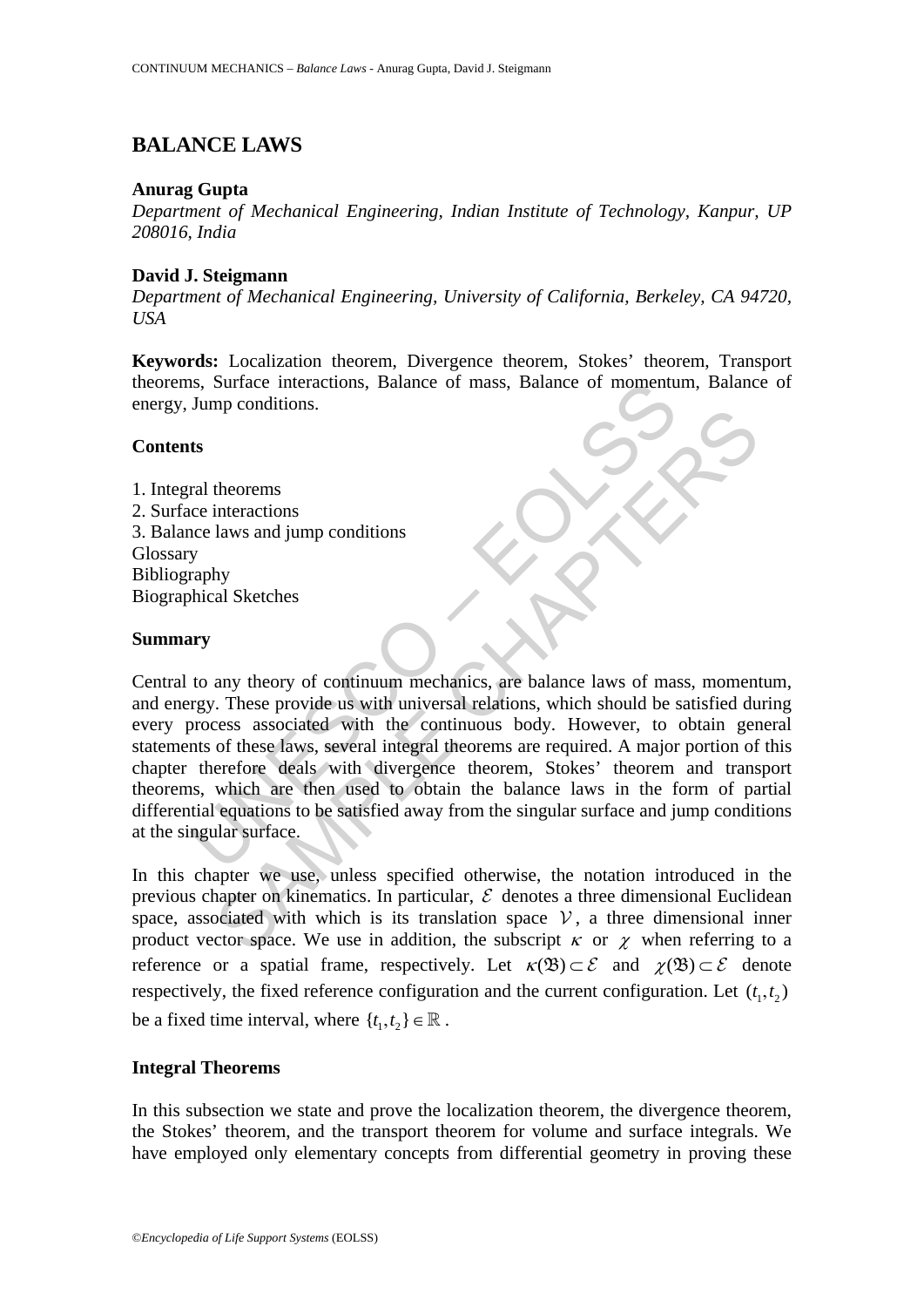theorems.

### **1. Localization Theorem for Volume Integrals**

Let  $\phi$  be a continuous function defined on an open set  $R \subset \mathcal{E}$ . If for all closed sets  $\pi \subset R$ 

$$
\int_{\pi} \phi dV = 0,\tag{1}
$$

then  $\phi(\mathbf{u}) = 0$  for all  $\mathbf{u} \in R$ . To prove this, we start by defining

$$
I_{\varepsilon} = \left| \phi(\mathbf{u}_0) - \frac{1}{V_{\varepsilon}} \int_{s_{\varepsilon}} \phi(\mathbf{u}) dV \right| = \left| \frac{1}{V_{\varepsilon}} \int_{s_{\varepsilon}} (\phi(\mathbf{u}_0) - \phi(\mathbf{u})) dV \right|,
$$
 (2)

where  $s_{\varepsilon}$  is a sphere of radius  $\varepsilon$  and volume  $V_{\varepsilon}$  centered at  $\mathbf{u}_{0} \in R$ . A theorem in analysis (Rudin, W. *Principles of Mathematical Analysis*, 3rd Ed., McGraw-Hill (1976), page 317) yields,

$$
I_{\varepsilon} = \left| \phi(\mathbf{u}_{0}) - \frac{1}{V_{\varepsilon}} \int_{s_{\varepsilon}} \phi(\mathbf{u}) dV \right| = \left| \frac{1}{V_{\varepsilon}} \int_{s_{\varepsilon}} (\phi(\mathbf{u}_{0}) - \phi(\mathbf{u})) dV \right|,
$$
\nwhere  $s_{\varepsilon}$  is a sphere of radius  $\varepsilon$  and volume  $V_{\varepsilon}$  centered at  $\mathbf{u}_{0} \in \mathbb{R}$ . A theorem  
\nanalysis (Rudin, W. *Principles of Mathematical Analysis*, 3rd Ed., McGraw-Hill (19  
\npage 317) yields,  
\n
$$
I_{\varepsilon} \leq \frac{1}{V_{\varepsilon}} \int_{s_{\varepsilon}} |\phi(\mathbf{u}_{0}) - \phi(\mathbf{u})| dV
$$
\n
$$
\leq \frac{1}{V_{\varepsilon}} \int_{s_{\varepsilon}} \mathbf{u} \in s_{\varepsilon} \sup |\phi(\mathbf{u}_{0}) - \phi(\mathbf{u})| dV
$$
\n(3)  
\n= max | $\phi(\mathbf{u}_{0}) - \phi(\mathbf{u})|$ ,  
\nwhere in (3)<sub>2</sub>, sup can be replaced by max due to continuity and compactness of  
\nSince  $\phi(\mathbf{u})$  is continuous, we get  $I_{\varepsilon} \to 0$  as  $\varepsilon \to 0$ . It then follows from Eq. (2),  
\n
$$
\phi(\mathbf{u}_{0}) = \varepsilon \to 0 \lim_{V_{\varepsilon}} \frac{1}{V_{\varepsilon}} \int_{s_{\varepsilon}} \phi(\mathbf{u}) dV = 0,
$$
\n(4)  
\nwhere the last equality is a consequence of (1). The point  $\mathbf{u}_{0}$  can be chosen arbitra  
\nand thus we can conclude that  $\phi(\mathbf{u}) = 0$  for all  $\mathbf{u} \in \mathbb{R}$ .  
\nLocalization Theorem for Surface Integrals Let  $\phi$  be a continuous function def

where in (3), sup can be replaced by max due to continuity and compactness of  $s<sub>c</sub>$ . Since  $\phi(\mathbf{u})$  is continuous, we get  $I_{\varepsilon} \to 0$  as  $\varepsilon \to 0$ . It then follows from Eq. (2),

$$
\phi(\mathbf{u}_0) = \varepsilon \to 0 \lim_{V_{\varepsilon}} \frac{1}{V_{\varepsilon}} \int_{s_{\varepsilon}} \phi(\mathbf{u}) dV = 0, \tag{4}
$$

where the last equality is a consequence of (1). The point  $\mathbf{u}_0$  can be chosen arbitrarily, and thus we can conclude that  $\phi(\mathbf{u}) = 0$  for all  $\mathbf{u} \in R$ .

**Localization Theorem for Surface Integrals** Let  $\varphi$  be a continuous function defined on a surface  $\mathcal{F} \subset \mathcal{E}$ . If for all surfaces  $\zeta \subset \mathcal{F}$ 

$$
\int_{\mathcal{S}} \phi dA = 0,\tag{5}
$$

then  $\varphi$ (**u**) = 0 for all **u** ∈ F. This can be proved using arguments similar to those used above.

**Divergence Theorem for Smooth Fields** Let  $f$ ,  $p$  and  $P$  be respectively, scalar,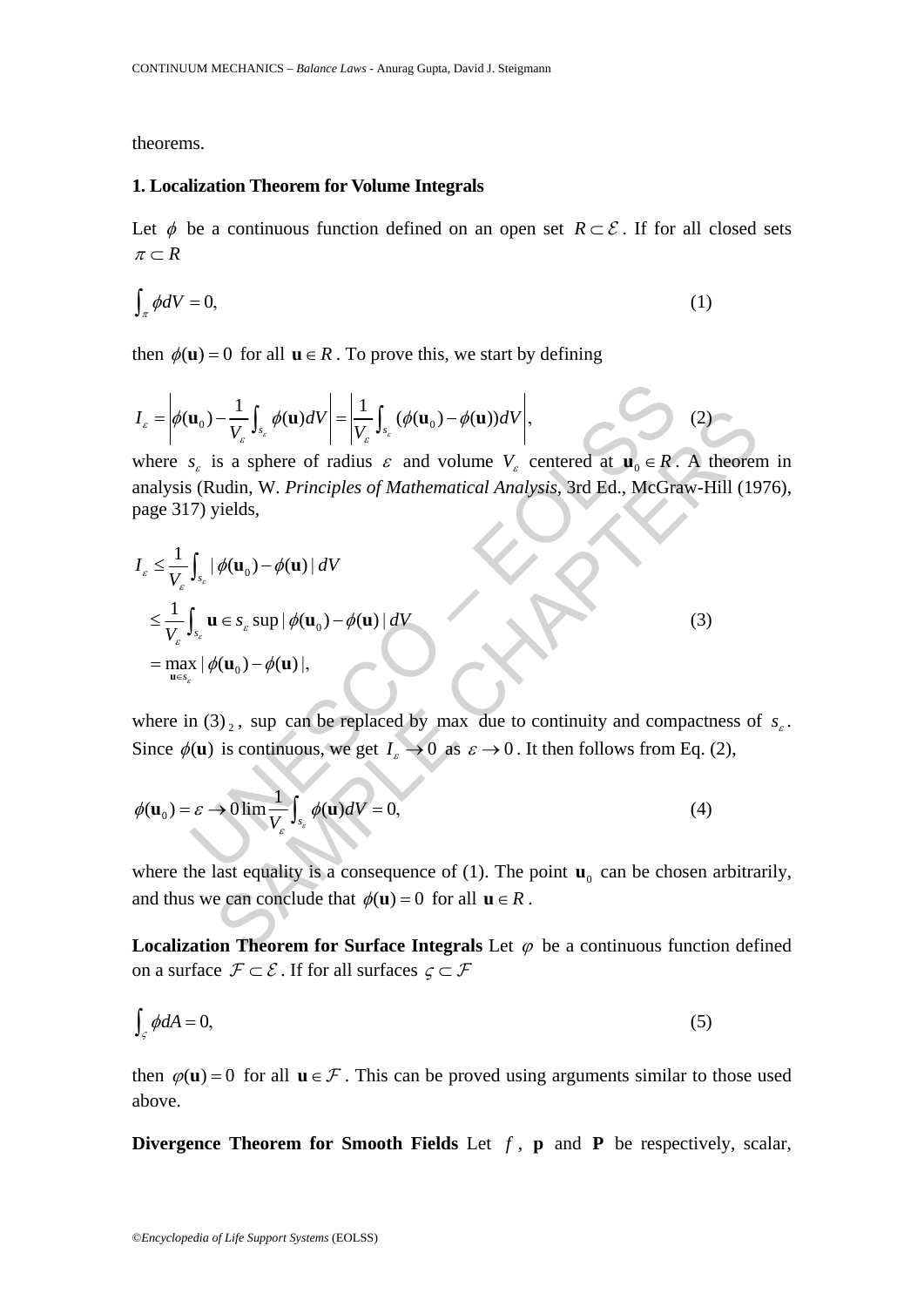vector and tensor fields defined on  $\kappa(\mathfrak{B}) \times (t_1, t_2)$ . Assume these fields to be continuously differentiable over  $\kappa(\mathfrak{B})$ . Then for any part  $\Omega \subset \kappa(\mathfrak{B})$  and at any time  $t \in (t_1, t_2)$ 

$$
\int_{\Omega} (\nabla f) dV = \oint_{\partial \Omega} f \mathbf{N} dA \tag{6}
$$

$$
\int_{\Omega} (\text{Div }\mathbf{p}) dV = \oint_{\partial \Omega} \mathbf{p} . \mathbf{N} dA \tag{7}
$$

$$
\int_{\Omega} (\text{Div }\mathbf{P}) dV = \oint_{\partial \Omega} \mathbf{P} \mathbf{N} dA \tag{8}
$$

 $N \in V_x$  is the outward unit normal to the boundary  $\partial \Omega$  of  $\Omega$ . We<br>or (7). Let  $\{E_1, E_2, E_3\} \in V_x$  be an orthonormal basis for  $V_x$ . 1<br> $p_1, p_2, p_3, X_1, X_2, X_3 \in \mathbb{R}$  such that  $\mathbf{p} = p_1E_x$  and  $\mathbf{X} = X_iE_x$ , we<br> *V<sub>x</sub>* is the outward unit normal to the boundary  $\partial\Omega$  of  $\Omega$ . We outline a l<br>(7). Let {**E**<sub>1</sub>,**E**<sub>2</sub>,**E**<sub>3</sub>}  $\in$ *V<sub>x</sub>* be an orthonormal basis for *V<sub>x</sub>*. Therefore t<br> *P*<sub>2</sub>,*P*<sub>3</sub>,*X*<sub>1</sub>, *X*<sub>2</sub>, *X*<sub>3</sub>}  $\in$ *R* su where  $N \in V_k$  is the outward unit normal to the boundary  $\partial \Omega$  of  $\Omega$ . We outline a brief proof for (7). Let  $\{E_1, E_2, E_3\} \in V_k$  be an orthonormal basis for  $V_k$ . Therefore there exists  $\{p_1, p_2, p_3, X_1, X_2, X_3\} \in \mathbb{R}$  such that  $\mathbf{p} = p_i \mathbf{E}_i$  and  $\mathbf{X} = X_i \mathbf{E}_i$ , with  $i \in \{1, 2, 3\}$ . Consider a cuboid  $\mathcal{R} = \{ \mathbf{X} \in \mathcal{E}_k : A < X_1 < B, C < X_2 < D, E < X_3 < F \}$ , where  ${A, B, C, D, E, F} \in \mathbb{R}$  are constants. Then the surface integral in (7), when written for the two faces of the cuboid which are orthogonal to  $\mathbf{E}_1$ , is

$$
\int_{E}^{F} \int_{C}^{D} (p_{1}(B, Y, Z) - p_{1}(A, Y, Z)) dX_{2} dX_{3}
$$
\n
$$
= \int_{E}^{F} \int_{C}^{D} \int_{A}^{B} \frac{\partial p_{1}}{\partial X_{1}} dX_{1} dX_{2} dX_{3},
$$
\n(9)

which is obtained using the fundamental theorem of calculus (Rudin, W. *ibid.*, page 134). We can write similar relations for the surfaces of the cuboid orthogonal to  $\mathbf{E}_2$  and  $\mathbf{E}_3$ . We get

$$
\oint_{\partial \mathcal{R}} \mathbf{p} \cdot \mathbf{N} dA = \int_{\mathcal{R}} \left( \frac{\partial p_1}{\partial X_1} + \frac{\partial p_2}{\partial X_2} + \frac{\partial p_3}{\partial X_3} \right) dV = \int_{\mathcal{R}} (\text{Div } \mathbf{p}) dV. \tag{10}
$$

We have therefore proved the divergence theorem for a cuboidal region. Furthermore, we can show that it holds for regions which are obtained by smooth deformations of the cuboid and also for general regions which can be obtained by pasting together the deformed cuboids (This argument can be found in the elementary texts on calculus. For a more advanced treatment see Rudin, W. *ibid.*, page 288).

Equation (6) is obtained from (7) for a scalar **p** . A proof for (8) also follows from (7). Indeed, for an arbitrary constant  $\mathbf{a} \in \mathcal{V}_{\kappa}$ ,

$$
\mathbf{a} \cdot \oint_{\partial \Omega} \mathbf{P} \mathbf{N} \, dA = \oint_{\partial \Omega} \left( \mathbf{P}^{\mathrm{T}} \mathbf{a} \right) . \mathbf{N} \, dA = \int_{\Omega} \left( \text{Div } \mathbf{P}^{\mathrm{T}} \mathbf{a} \right) dV = \int_{\Omega} \left( \text{Div } \mathbf{P} \right) . \mathbf{a} \, dV, \tag{11}
$$

where in the last equality, the definition of the Div operator has been used. Since **a** is arbitrary, we get the desired result.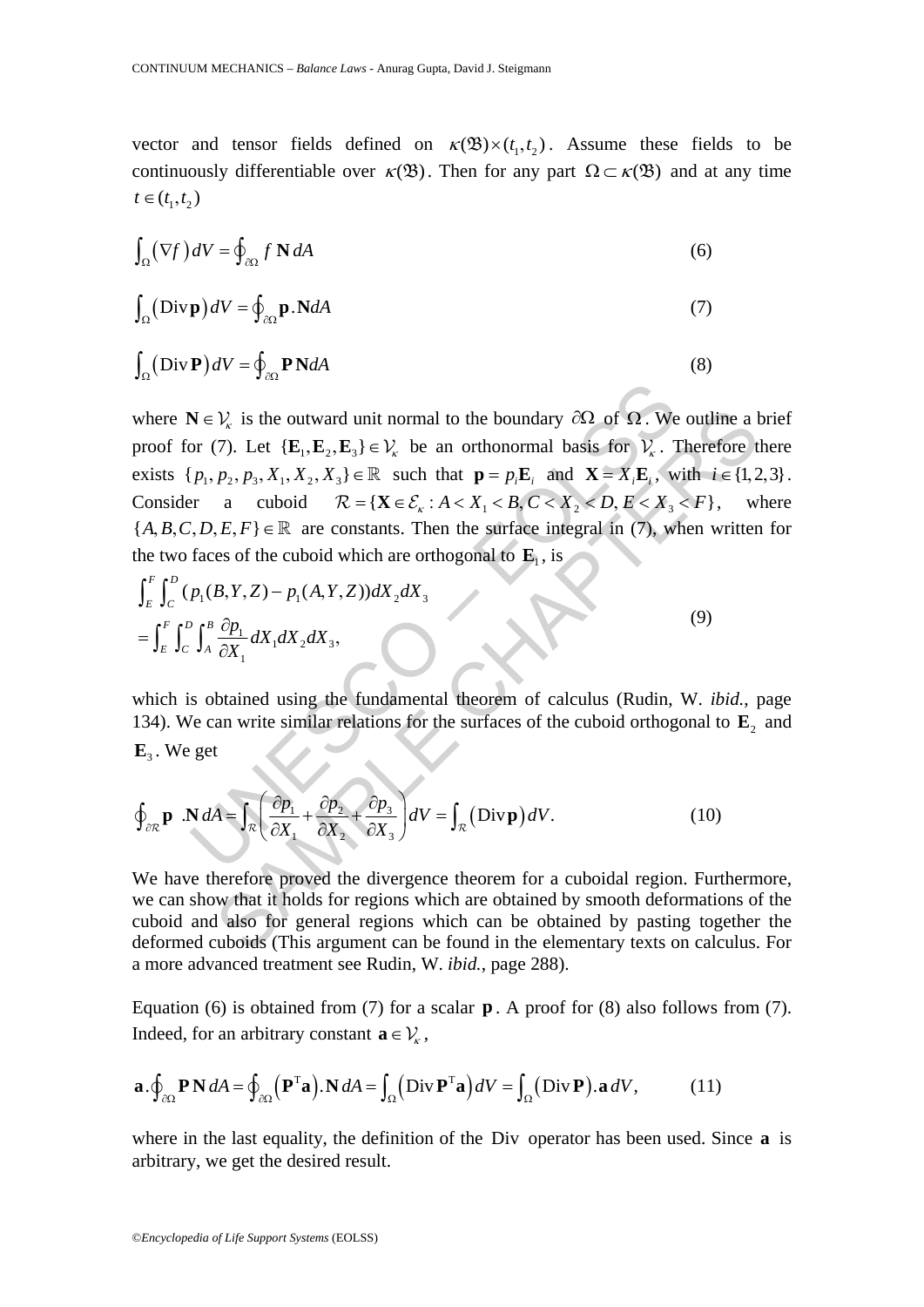**Divergence Theorem for Piecewise Smooth Fields** Assume **p** to be piecewise continuously differentiable over  $\kappa(\mathfrak{B})$ , being discontinuous across the singular surface *S<sub>t</sub>* (with normal **N**<sub>*s*</sub> and speed *U* ) and smooth everywhere else. Then for a domain Ω such that  $S = \Omega \cap S$ ,  $\neq \emptyset$ ,

$$
\oint_{\partial\Omega} \mathbf{p} \cdot \mathbf{N} \, dA = \int_{\Omega} (\text{Div } \mathbf{p}) \, dV + \int_{\mathcal{S}} \llbracket \mathbf{p} \rrbracket \cdot \mathbf{N}_s \, dA. \tag{12}
$$

Similar statements hold for scalar and tensor fields. We now prove (12). Let  $\Omega^{\pm} \subset \Omega$  be such that  $\Omega^+ \cup \Omega^- = \Omega$  and  $\Omega^+ \cap \Omega^- = S$ . The normal to the surface *S* is oriented such that it points into  $\Omega^*$ . Since **p** is smooth within  $\Omega^*$  and  $\Omega^-$ , we can use (7) to write

$$
\int_{\Omega^+} (\text{Div }\mathbf{p}) dV = \int_{\partial \Omega^+ \backslash S} \mathbf{p} \cdot \mathbf{N} dA - \int_S \mathbf{p}^+ \cdot \mathbf{N}_s dA,
$$
  

$$
\int_{\Omega^-} (\text{Div }\mathbf{p}) dV = \int_{\partial \Omega^- \backslash S} \mathbf{p} \cdot \mathbf{N} dA + \int_S \mathbf{p}^- \cdot \mathbf{N}_s dA,
$$

where  $\mathbf{p}^{\pm}$  are the limiting values of **p** as it approaches S from the interior of  $\Omega^{\pm}$ . The relation (12) is obtained by adding these two equations.

 $U = \int_{\alpha V \setminus S} \mathbf{p} \cdot \mathbf{N} dA - \int_{S} \mathbf{p}^{+} \cdot \mathbf{N}_{s} dA$ ,<br>  $(\mathbf{p})dV = \int_{\alpha V \setminus S} \mathbf{p} \cdot \mathbf{N} dA + \int_{S} \mathbf{p}^{-} \cdot \mathbf{N}_{s} dA$ ,<br>  $(\mathbf{p})dV = \int_{\alpha V \setminus S} \mathbf{p} \cdot \mathbf{N} dA + \int_{S} \mathbf{p}^{-} \cdot \mathbf{N}_{s} dA$ ,<br>  $(\mathbf{p})dV = \int_{\alpha V \setminus S} \mathbf{p$  $dV = \int_{\partial\Omega^{\vee}\backslash\mathcal{S}} \mathbf{p} \cdot \mathbf{N} dA - \int_{\mathcal{S}} \mathbf{p}^{\perp} \cdot \mathbf{N} dA$ ,<br>  $dV = \int_{\partial\Omega^{\vee}\backslash\mathcal{S}} \mathbf{p} \cdot \mathbf{N} dA + \int_{\mathcal{S}} \mathbf{p}^{\perp} \cdot \mathbf{N} dA$ ,<br>
are the limiting values of **p** as it approaches  $S$  from the interior o If **q** is a vector field defined on  $\chi(\mathfrak{B}) \times (t_1, t_2)$  and piecewise continuously differentiable over  $\chi$ ( $\mathfrak{B}$ ), being discontinuous across the singular surface  $s_t$  (with normal **n**<sub>c</sub> and speed *u* ). Then for  $\omega \subset \chi(\mathfrak{B})$  such that  $s = \omega \cap s_t \neq \emptyset$ ,

$$
\oint_{\partial\omega} \mathbf{q} \cdot \mathbf{n} \, da = \int_{\omega} (\text{div}\,\mathbf{q}) \, dv + \int_{\mathcal{S}} [\![\mathbf{q}]\!] \cdot \mathbf{n}_s da. \tag{13}
$$

The proof for  $(13)$  is similar to that of  $(12)$ .

**Stokes' Theorem for Smooth Fields** Let **p** and **P** be respectively, vector and tensor fields defined on  $\kappa(\mathfrak{B}) \times (t_1, t_2)$ . Assume these fields to be continuously differentiable over  $\kappa$  (**2**). Then for any surface  $\mathcal{F} \subset \kappa$  (**2**) with normal **N** and boundary  $\partial \mathcal{F}$ 

$$
\int_{\mathcal{F}} (\text{Curlp}) \cdot \text{N} dA = \oint_{\partial \mathcal{F}} \mathbf{p} \cdot d\mathbf{X},\tag{14}
$$

$$
\int_{\mathcal{F}} \left( \text{Curl } \mathbf{P} \right)^{\text{T}} \mathbf{N} dA = \oint_{\partial \mathcal{F}} \mathbf{P} \ d\mathbf{X}.
$$
\n(15)

A proof for (14) can be obtained from (Rudin, W. *ibid.*, page 287). To verify (15), we use (14). Indeed, for an arbitrary constant vector  $\mathbf{a} \in \mathcal{V}_k$ ,

$$
\mathbf{a} \cdot \int_{\mathcal{F}} \left( \mathbf{Curl} \, \mathbf{P} \right)^{\mathrm{T}} \, \mathbf{N} dA = \int_{\mathcal{F}} \left( \mathbf{Curl} \, \mathbf{P}^{\mathrm{T}} \mathbf{a} \right) \cdot \mathbf{N} dA = \mathbf{a} \cdot \oint_{\partial \mathcal{F}} \mathbf{P} \, d\mathbf{X},\tag{16}
$$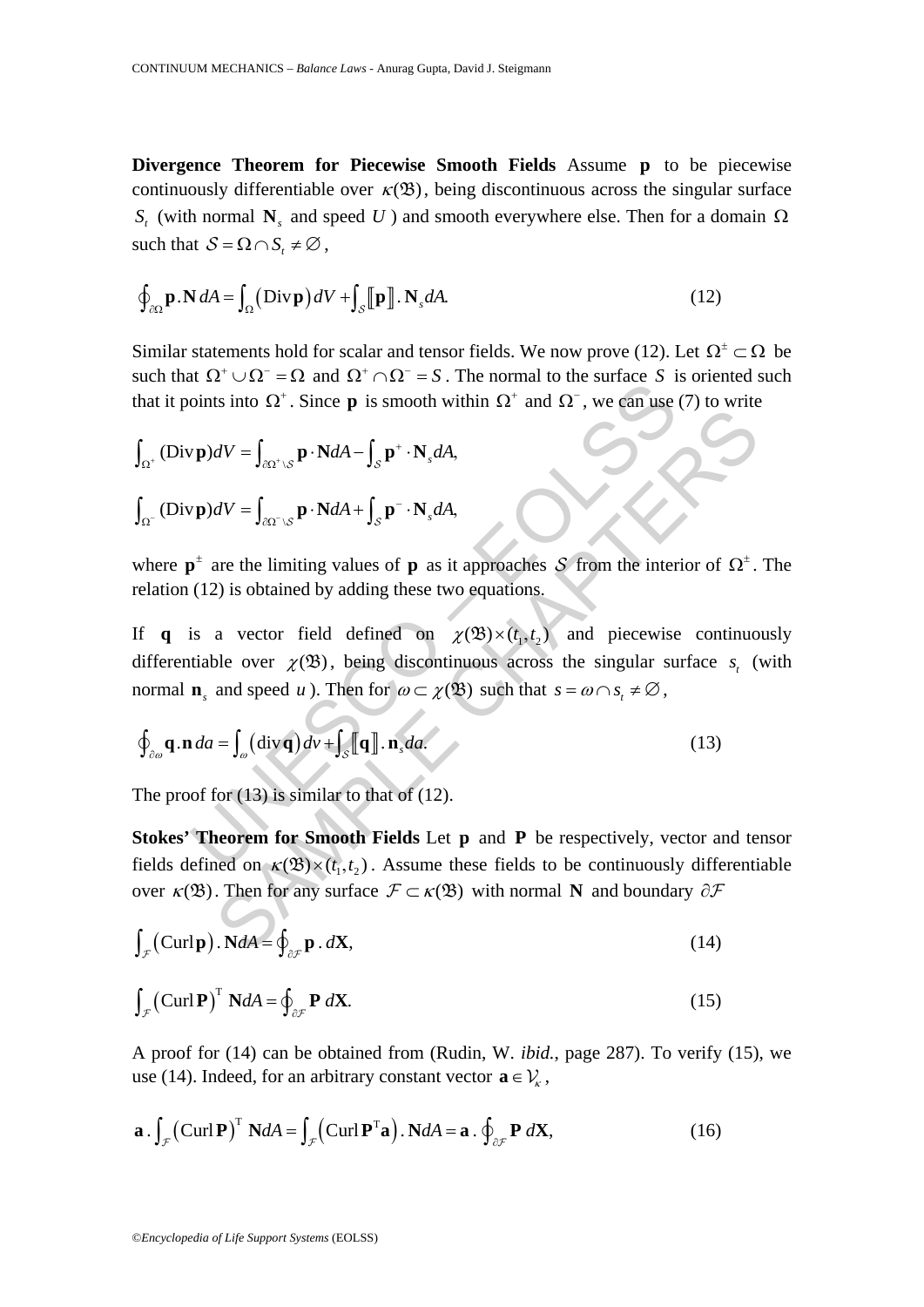where in the first equality, the definition of the *Curl* of a tensor field is used. The desired result follows upon using the arbitrariness of **a** .

**Stokes' Theorem for Piecewise Smooth Fields** Consider **p** to be piecewise continuously differentiable over  $\kappa(\mathfrak{B})$ . Assume **p** to be discontinuous across the singular surface *S*, and smooth everywhere else. Let  $\Gamma = \mathcal{F} \cap S$ , be the curve of intersection. Then

$$
\int_{\mathcal{F}} (\text{Curl}\,\mathbf{p}) \cdot \mathbf{N} \, dA = \oint_{\partial \mathcal{F}} \mathbf{p} \cdot d\mathbf{X} + \int_{\Gamma} [\![\mathbf{p}]\!] \cdot d\mathbf{X},\tag{17}
$$

To verify this relation start by considering two subsurfaces  $\mathcal{F}^{\pm} \subset \mathcal{F}$  such that  $\mathcal{F}^+ \cup \mathcal{F}^- = \mathcal{F}$  and  $\mathcal{F}^+ \cap \mathcal{F}^- = \Gamma$ . Since **p** is smooth in regions  $F^{\pm}$ , we can write using (14)

$$
\int_{\mathcal{F}^+} (\text{Curl}\,\mathbf{p}) \cdot \mathbf{N} dA = \int_{\partial \mathcal{F}^+ \backslash \Gamma} \mathbf{p} \cdot d\mathbf{X} + \int_{\Gamma} \mathbf{p}^+ \cdot d\mathbf{X},
$$

$$
\int_{\mathcal{F}^-} (\text{Curl}\,\mathbf{p}) \cdot \mathbf{N} dA = \int_{\partial \mathcal{F}^- \backslash \Gamma} \mathbf{p} \cdot d\mathbf{X} - \int_{\Gamma} \mathbf{p}^- \cdot d\mathbf{X}.
$$

Adding these two relations we get (17). Similarly, we obtain for a piecewise continuously differentiable tensor field **P**:

$$
\int_{\mathcal{F}} \left( \mathbf{Curl} \, \mathbf{P} \right)^{T} \, \mathbf{N} dA = \oint_{\partial \mathcal{F}} \mathbf{P} \, d\mathbf{X} + \int_{\Gamma} \left[ \mathbf{P} \right] d\mathbf{X},\tag{18}
$$

ify this relation start by considering two subsurfaces  $\mathcal{F}^{\pm} \subset$ <br>  $\mathcal{F}^{-} = \mathcal{F}$  and  $\mathcal{F}^{+} \cap \mathcal{F}^{-} = \Gamma$ . Since **p** is smooth in regions  $\mathcal{F}^{\pm}$ , we<br>
rl**p**)  $\mathbf{N}dA = \int_{\partial \mathcal{F}^{-1}\Gamma} \mathbf{p} \cdot d\mathbf{X} + \int_{\$ F\* and F\* ∩ F<sup>-</sup> = Γ. Since **p** is smooth in regions F<sup>\*</sup>, we can write u<br>
SP and  $F^+ ∩ F^- = \Gamma$ . Since **p** is smooth in regions  $F^+$ , we can write u<br>
SP and  $A = \int_{\partial F \cap \Gamma} \mathbf{p} \cdot d\mathbf{X} + \int_{\Gamma} \mathbf{p} \cdot d\mathbf{X}$ .<br>
ese two If **q** is a piecewise continuously differentiable vector field defined on  $\chi(\mathfrak{B}) \times (t_1, t_2)$ , being discontinuous across the singular surface  $s<sub>i</sub>$ . Consider a surface  $F \subset \chi(\mathfrak{B})$  with normal **n** and let  $\gamma = F \cap s_t$ . Then

$$
\int_{F} \left( \mathbf{curl} \, \mathbf{q} \right) \cdot \mathbf{n} da = \oint_{\partial F} \mathbf{q} \cdot d\mathbf{X} + \int_{\gamma} \left[ \mathbf{q} \right] \cdot d\mathbf{X},\tag{19}
$$

The proof for  $(19)$  is similar to that of  $(17)$ .

*Remark* (Surface divergence theorem) Consider a vector field *p* continuously differentiable over the surface  $S \subset \kappa(\mathfrak{B})$  (with unit normal **N** and mean curvature *H*) for a fixed time interval  $(t_1, t_2)$ . Then

$$
\oint_{\partial S} \mathbf{p} \cdot \nu dL = \int_{S} \left( \text{Div}^{S} \mathbf{p} + 2H \mathbf{p} \cdot \mathbf{N} \right) dA, \tag{20}
$$

where v is the outer unit normal to  $\partial S$  such that  $(N, \nu, t)$  form a positively-oriented orthogonal triad at ∂*S* with **t** being the tangent vector along ∂*S* . Moreover, if *p* is tangential, i.e.  $\mathbb{P} p = p$ , then  $p \cdot \mathbf{N} = 0$  and (20) reduces to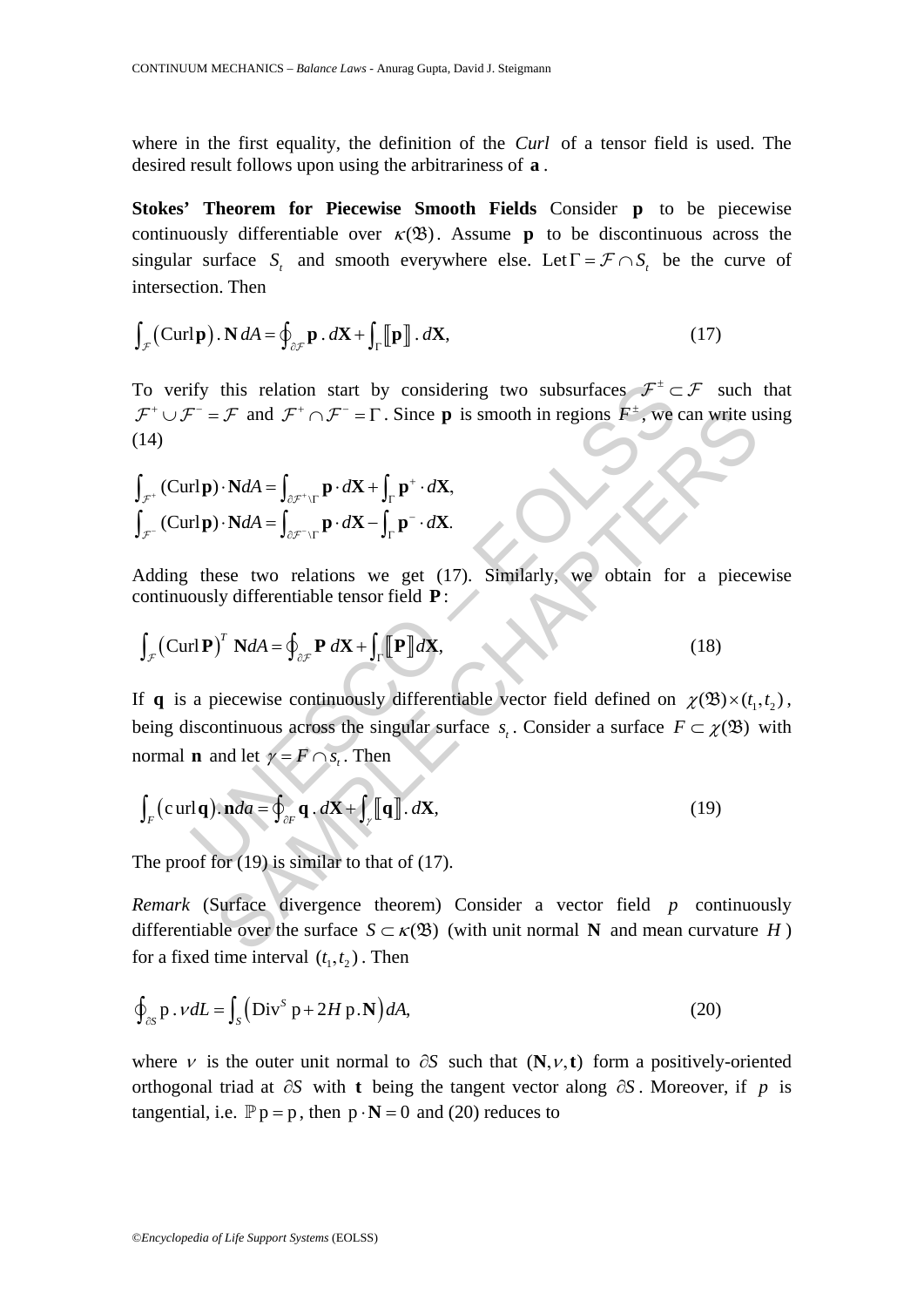$$
\oint_{\partial S} \mathbf{p} \cdot \mathbf{v} dL = \int_{S} \mathbf{Div}^{S} \, \mathbf{p} \, dA. \tag{21}
$$

We now prove (20). By definition  $v = t \times N$  and therefore we can use Stokes' theorem to rewrite the term on the left hand side of Eq. (20) as

$$
\oint_{\partial S} \mathbf{p} \cdot \mathbf{v} dL = \oint_{\partial S} \mathbf{p} \cdot (\mathbf{t} \times \mathbf{N}) dL,
$$
\n
$$
= \oint_{\partial S} (\mathbf{N} \times \mathbf{p}) \cdot \mathbf{t} dL
$$
\n
$$
= \int_{S} \text{Curl}(\mathbf{N} \times \mathbf{p}) \cdot \mathbf{N} dA
$$
\n(22)

Use the identity  $\text{Curl}(N \times p) = \text{Div}(N \otimes p - p \otimes N)$  to get

$$
Curl(N \times p) \cdot N = (\nabla N)^T N \cdot p - (p \cdot N) Div N + \nabla p \cdot P.
$$
\n(23)

But  $(\nabla \mathbf{N})^T \mathbf{N} = 0$  (follows from  $\mathbf{N} \cdot \mathbf{N} = 1$ ) and  $\nabla p \cdot \mathbf{P} = \text{tr}(\nabla p \mathbf{P}) = \text{Div}^S p$ . Furthermore, Div  $N = -2H$  (using a result from the chapter on kinematics). Therefore we can rewrite  $(23)$  to get

$$
Curl(N \times p) \cdot N = 2H(p \cdot N) + DivSp.
$$
\n(24)

Substituting this into (22) yields (20).

identity Curl(N×p) = Div(N⊗p-p⊗N) to get<br>
×p)·N = (VN)<sup>T</sup>N·p-(p·N)DivN+Vp·P.<br>
N)<sup>T</sup>N = 0 (follows from N·N = 1) and Vp·P=tr(VpP) = Div<sup>S</sup>p<br>
=-2H (using a result from the chapter on kinematics). Therefore<br>
get<br>
×p)·N = 2H(  $\mathbf{N} = (\nabla \mathbf{N})^T \mathbf{N} \cdot \mathbf{p} - (\mathbf{p} \cdot \mathbf{N}) \mathbf{Div} \mathbf{N} + \nabla \mathbf{p} \cdot \mathbf{P}$ .<br>  $\mathbf{N} = 0$  (follows from  $\mathbf{N} \cdot \mathbf{N} = 1$ ) and  $\nabla \mathbf{p} \cdot \mathbf{P} = \text{tr}(\nabla \mathbf{p} \mathbf{P}) = \mathbf{Div}^V \mathbf{p}$ . Furtherm<br> *H* (using a resul **Transport theorem for volume integrals with smooth fields** Let *P* and *Q* denote a scalar, vector or tensor field continuously differentiable on  $\kappa(\mathfrak{B}) \times (t_1, t_2)$  and  $\chi(\mathfrak{B}) \times (t_1, t_2)$ , respectively. Then for arbitrary parts  $\Omega \subset \kappa(\mathfrak{B})$ ,  $\omega \subset \chi(\mathfrak{B})$  and at any time *t* ∈  $(t_1, t_2)$ 

$$
\frac{d}{dt}\int_{\Omega} PdV = \int_{\Omega} \dot{P}dV,\tag{25}
$$

$$
\frac{d}{dt}\int_{\omega} Qdv = \int_{\omega} \frac{\partial Q}{\partial t} dv + \int_{\partial \omega} Q(\mathbf{v} \cdot \mathbf{n}) da. \tag{26}
$$

Since  $\Omega$  is fixed with respect to time and *P* is smooth over  $\Omega$ , the time derivative and the volume integral in the left hand side of (25) can commute to give the right hand side of the equation. Equation (26) can be proved by first transforming the volume  $\omega$  to a fixed reference volume, say  $\Omega$ . We get

$$
\frac{d}{dt} \int_{\omega} Q \, dv = \frac{d}{dt} \int_{\Omega} Q \, J \, dV
$$
\n
$$
= \int_{\omega} \dot{Q} \, dv + \int_{\omega} Q(\text{div } \mathbf{v}) dv,
$$
\n(27)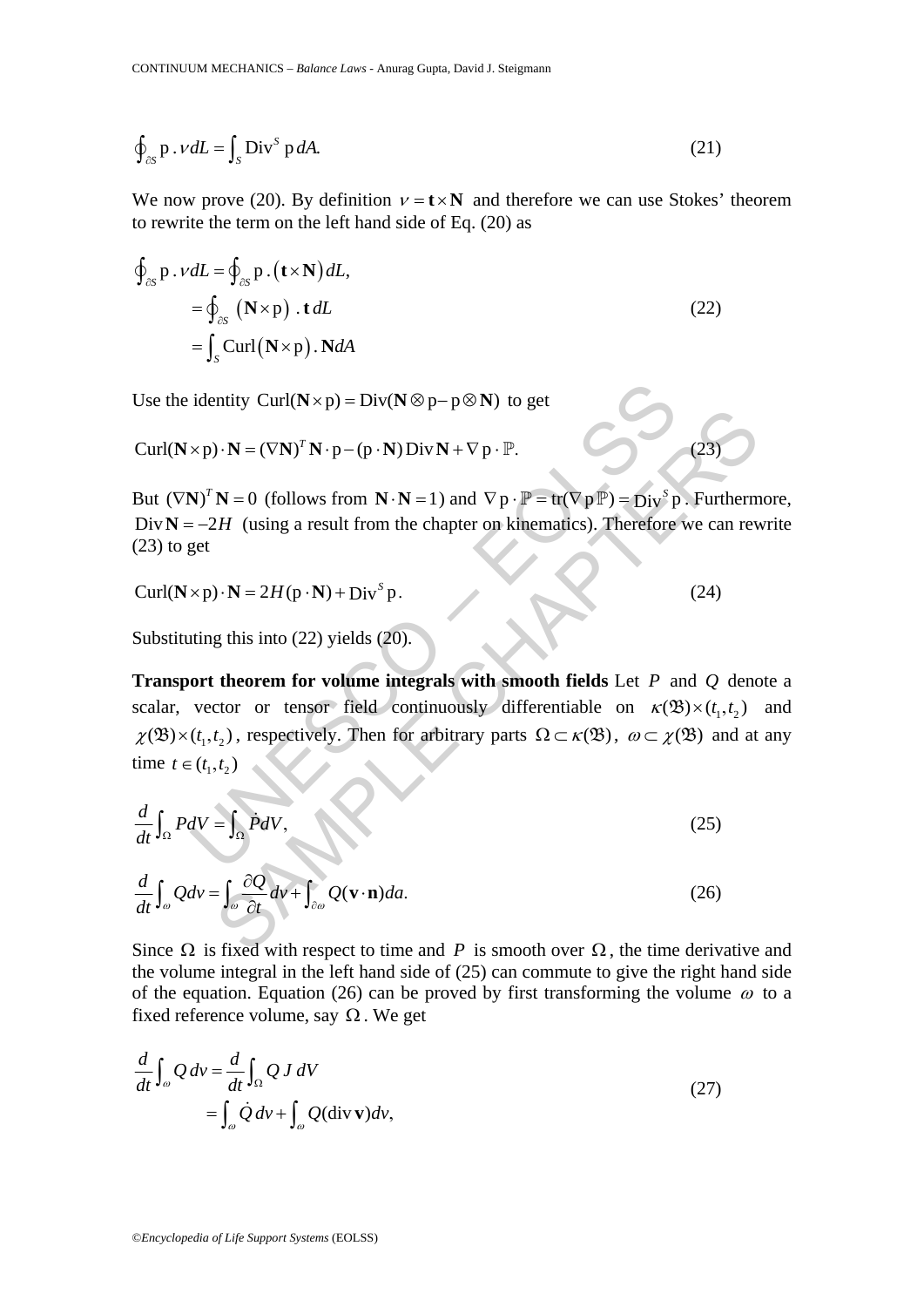where *J* is the Jacobian associated with the mapping which transforms  $\Omega$  to  $\omega$  and  $\dot{J} = J(\text{div } v)$ . Equation (26) follows from (27) upon recalling the definition of the material time derivative and using the divergence theorem.

**Transport theorem for volume integrals with piecewise smooth fields** Let Ω be such that  $S = \Omega \cap S_i \neq \emptyset$ . Then for a *P* which is discontinuous across  $S_i$  but smooth everywhere else,

$$
\frac{d}{dt}\int_{\Omega} PdV = \int_{\Omega} \dot{P}dV - \int_{\mathcal{S}} U\left[\!\left[\,P\,\right]\!\right] dA. \tag{28}
$$

v prove this relation. Recall surface parameterization introduced a<br>
on kinematics. In a small neighborhood, say  $\Omega_s$ , of the singular<br>
terize the domain by coordinates  $\{\xi_1, \xi_2, \zeta\}$  such that for  $\mathbf{X} \in \Omega$ ,<br>  $\xi$ kinematics. In a small neighborhood, say  $\Omega_s$ , of the singular surface  $S$ <br>
ze the domain by coordinates  $\{\xi_1, \xi_2, \zeta\}$  such that for  $\mathbf{X} \in \Omega_s$  we can v<br>  $\xi_2, t) + \zeta(t) \mathbf{N}(\xi_1, \xi_2, t)$ , where  $\hat{\mathbf{X}} \in S$  and We now prove this relation. Recall surface parameterization introduced at the end of the chapter on kinematics. In a small neighborhood, say  $\Omega_s$ , of the singular surface S we parameterize the domain by coordinates  $\{\xi_1, \xi_2, \zeta\}$  such that for  $\mathbf{X} \in \Omega$ <sub>S</sub> we can write  $\mathbf{X} = \mathbf{\hat{X}}(\xi_1, \xi_2, t) + \zeta(t) \mathbf{N}(\xi_1, \xi_2, t)$ , where  $\mathbf{\hat{X}} \in S$  and  $\{\xi_1, \xi_2\}$  are convected. Let  $-\zeta < \zeta(t) < \zeta$ , where  $\zeta \in \mathbb{R}^+$  is constant. The position of the singular surface is indicated by  $\zeta = 0$  and it is assumed that the surface S remains inside  $\Omega_s$  during the instantaneous motion. Obtain

$$
\frac{d}{dt}\int_{\Omega} PdV = \frac{d}{dt}\int_{\Omega\setminus\Omega_{S}} PdV + \frac{d}{dt}\int_{\Omega_{S}} PdV
$$
\n
$$
= \int_{\Omega\setminus\Omega_{S}} \dot{P}dV + \int_{(\xi_{1},\xi_{2})} \frac{d}{dt} \left( \int_{-\varsigma}^{\varsigma} P\dot{J}_{A} d\zeta \right) dA_{\xi},
$$
\n
$$
= \int_{\Omega\setminus\Omega_{S}} \dot{P}dV + \int_{(\xi_{1},\xi_{2})} \left\{ \frac{d}{dt} \left( \int_{-\varsigma}^{\varsigma_{1}(t)} P\dot{J}_{A} d\zeta + \int_{\varsigma_{2}(t)}^{\varsigma} P\dot{J}_{A} d\zeta \right) \right\}_{\varsigma_{1},\varsigma_{2}=0} dA_{\xi},
$$

where  $j_A$  is the Jacobian related to the change of coordinates. On the singular surface,  $\zeta_1 = \zeta_2 = 0$ ,  $\dot{\zeta}_1 = \dot{\zeta}_2 = U$ ,  $\dot{J}_A = \xi$  and  $dA = \xi dA_\xi$ , where  $\xi$  is the surface Jacobian. Taking the limit  $|\varsigma| \to 0$  we obtain the desired result. The infinitesimal area of the surface in terms of the new coordinates can be obtained by using Nanson's formula,  $N dA = j_A \mathbf{A}^{-T} \hat{\mathbf{N}} dA_{\xi}$ , where  $\hat{\mathbf{N}} = \mathbf{N}$  and  $\mathbf{A}$  is the gradient of the map from the new coordinates to **X** . For the considered transformation this formula reduces to  $dA = j_A dA_{\varepsilon}$ .

Let  $\omega$  be such that  $s = \omega \cap s$ ,  $\neq \emptyset$ . Then for a Q which is discontinuous across  $s$ , but smooth everywhere else,

$$
\frac{d}{dt}\int_{\omega} Qdv = \int_{\omega} \left(\frac{\partial Q}{\partial t} + \text{div}(Q\mathbf{v})\right) dv - \int_{s} \left(u \left[\!\left[Q\right]\!\right] - \left[\!\left[Q\mathbf{v}\right]\!\right] \cdot \mathbf{n}\right) da,\tag{29}
$$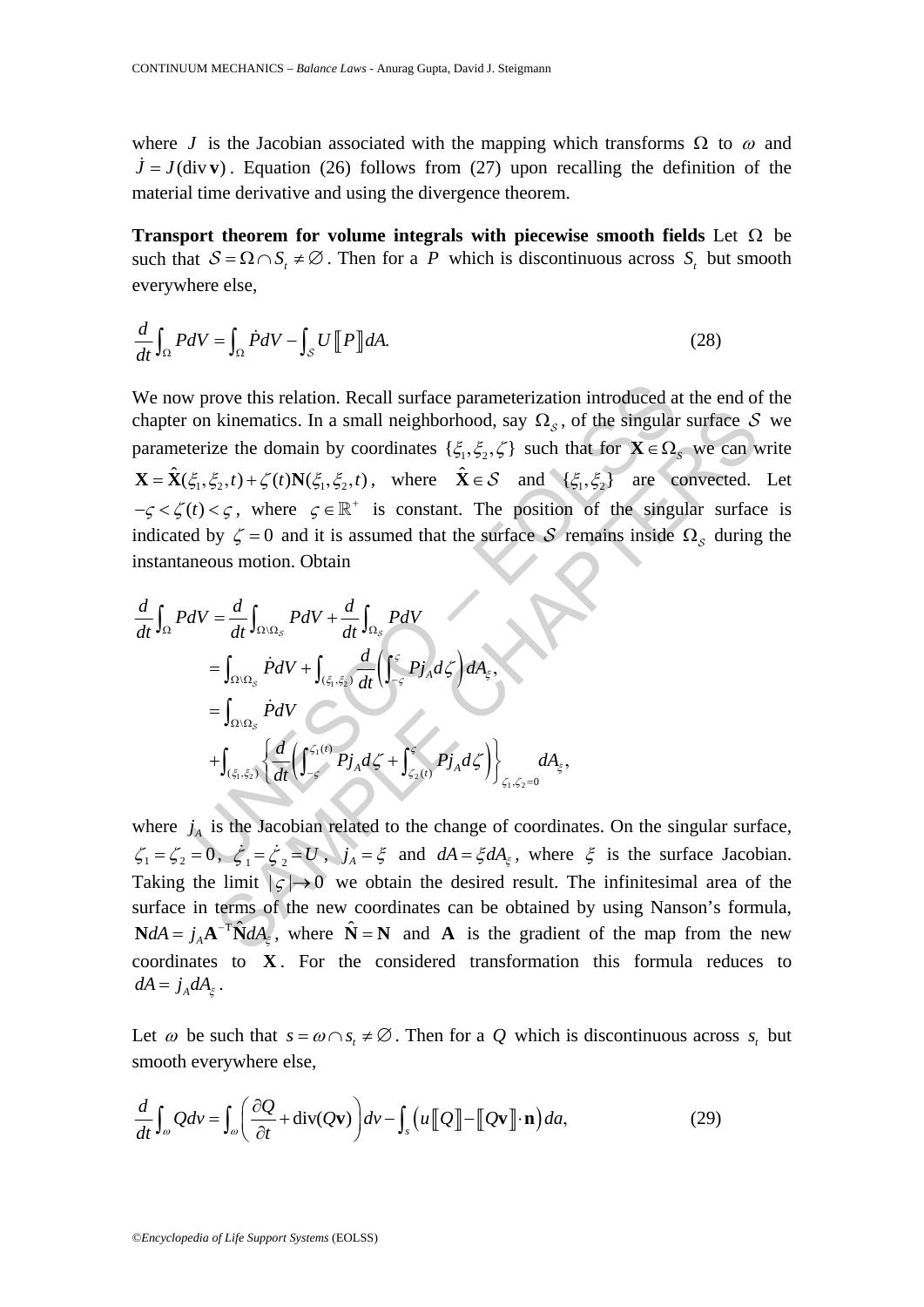where  $u = U | (F^{\pm})^T \mathbf{n} | + \mathbf{n} \cdot \mathbf{v}^{\pm}$  is the spatial speed of the singular surface *s*. This relation can be proved by first transforming  $\omega$  to  $\Omega$  and then using (28). We get

$$
\frac{d}{dt}\int_{\omega} Qd\nu = \int_{\Omega} (JQ)^{\cdot} dV - \int_{S} U \left[ JQ \right] dA. \tag{30}
$$

The term  $U$   $JQ$  can be expanded as

$$
U[[JQ]] = (Q^+u^+J^+|(F^+)^T N|) - (Q^-u^-J^-|(F^-)^T N|)
$$
  
=  $(u[[Q]] - [[Qv]] \cdot n)| (F^-)^* N|,$  (31)

where  $u^{\pm} = u - \mathbf{n} \cdot \mathbf{v}^{\pm}$ . Relations  $U = u^{\pm} |(\mathbf{F}^{\pm})^{-T} \mathbf{N}|$  and  $|(\mathbf{F}^{\pm})^* \mathbf{N}| = |(\mathbf{F}^{\pm})^* \mathbf{N}|$  have also been used. Equation (29) follows immediately after substituting (31) into (30).

**Transport theorem for surface integrals with smooth fields** Let p be a scalar, vector or tensor field continuously differentiable on  $S_r \times (t_1, t_2)$ . Then, for an arbitrary surface  $S$  ⊂ *S*.

$$
\frac{d}{dt}\int_{\mathcal{S}} p \, dA = \int_{\mathcal{S}} (\dot{p} - 2p \, UH) dA,\tag{32}
$$

 $(u^{\dagger} = u - \mathbf{n} \cdot \mathbf{v}^{\dagger}$ . Relations  $U = u^{\dagger} |(\mathbf{F}^{\dagger})^{-T} \mathbf{N}|$  and  $|(\mathbf{F}^{\dagger})^{\dagger} \mathbf{N}| = |(\mathbf{F}^{\dagger})$ <br>ed. Equation (29) follows immediately after substituting (31) into<br>ort theorem for surface integrals with where  $N$ ,  $U$ , and  $H$  are the unit normal, normal velocity, and the mean curvature associated with  $S_t$ , respectively. We prove this relation using the surface parameterization outlined in the chapter on kinematics. We assume that p can be extended to the small neighborhood  $\Omega_s$ , and use the same symbol to denote its extension. Obtain

where 
$$
u^{\pm} = u - \mathbf{n} \cdot \mathbf{v}^{\pm}
$$
. Relations  $U = u^{\pm} |(\mathbf{F}^{\pm})^{-T} \mathbf{N}|$  and  $|\left(\mathbf{F}^{\pm}\right)^{*} \mathbf{N}| = |\left(\mathbf{F}^{\pm}\right)^{*} \mathbf{N}|$  have  
been used. Equation (29) follows immediately after substituting (31) into (30).  
**Transport theorem for surface integrals with smooth fields** Let p be a scalar, ve  
or tensor field continuously differentiable on  $S_r \times (t_1, t_2)$ . Then, for an arbitrary sur  
 $S \subset S_r$   
 $\frac{d}{dt} \int_S p dA = \int_S (\dot{p} - 2p U H) dA$ , (32)  
where **N**, U, and H are the unit normal, normal velocity, and the mean curva  
associated with  $S_r$ , respectively. We prove this relation using the sur  
parameterization outlined in the chapter on kinematics. We assume that p car  
extended to the small neighborhood  $\Omega_S$ , and use the same symbol to denote  
extension. Obtain  

$$
\frac{d}{dt} \int_S p dA = \left\{ \frac{d}{dt} \int_{(\xi_1, \xi_2)} p(\mathbf{X}(\xi_{\alpha}, \xi(t)), t) j_A dA_{\xi} \right\}_{\zeta=0}
$$

$$
= \int_{(\xi_1, \xi_2)} \left\{ (\dot{p} j_A + j_A \dot{\zeta} (\nabla p \cdot \mathbf{N}) + p j_A) dA_{\xi} \right\}_{\zeta=0}
$$
(33)
$$
= \int_S {\left\{ \dot{p} + \dot{\zeta} \nabla p \cdot \mathbf{N} + p j_A j_A \right\}_{\zeta=0}} dA.
$$

At the surface,  $\zeta = 0$ , we have  $\dot{\zeta} = U$ ,  $j_A = \xi$  and  $j_A = -2UH\xi$ . Substituting these into (33) and recalling the definition of the normal time derivative, we obtain (32).

-

-

-